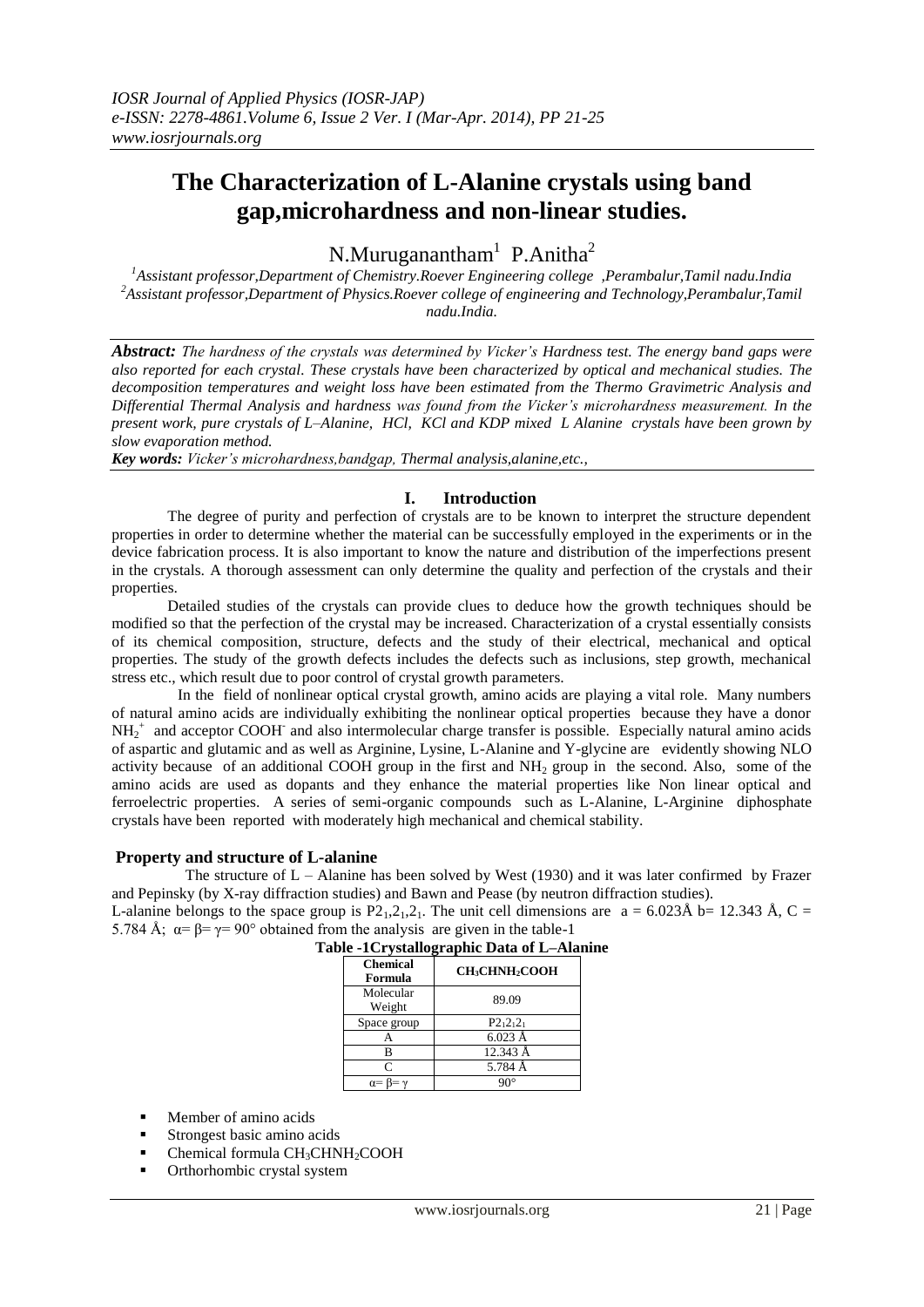- $\blacksquare$  Molecular weight is 89.1 gm
- Melts with decomposition of 297 $\rm ^{0}$  C
- **High solubility in water and insoluble in diethyl ether**
- **Having 99% purity**
- Appearance : White power
- **Having high stability**

## **II. Materials and methods:**

## **Bandgap**

In [solid state physics](http://en.wikipedia.org/wiki/Solid_state_physics) and related applied fields, the band gap, also called an energy gap or stop band, is a region where a particle or [quasiparticle](http://en.wikipedia.org/wiki/Quasiparticle) is forbidden from propagating. For [insulators](http://en.wikipedia.org/wiki/Electrical_insulation) and [semiconductors,](http://en.wikipedia.org/wiki/Semiconductor) the band gap generally refers to the energy difference between the top of the [valence band](http://en.wikipedia.org/wiki/Valence_band) and the bottom of the [conduction band.](http://en.wikipedia.org/wiki/Conduction_band)

In semiconductors and insulators, [electrons](http://en.wikipedia.org/wiki/Electron) are confined to a number of [bands](http://en.wikipedia.org/wiki/Electronic_band_structure) of energy, and forbidden from other regions. The term "band gap" refers to the energy difference between the top of the [valence band](http://en.wikipedia.org/wiki/Valence_band) and the bottom of the [conduction band,](http://en.wikipedia.org/wiki/Conduction_band) where electrons are able to jump from one band to another. The bandgap

energy E<sub>g</sub> can be calculated by using the relation 
$$
\alpha = \left[A_o(hv - E_g)^{1/2}\right] / h v
$$

where  $A_0$  is the constant which is related to the effective masses associated with the band gap.  $E_g$  is the bandgap energy.  $\alpha$  is the absorption coefficient.

## **Microhardness measurements**

The good quality of the organic crystals is very much needed for device fabrication. In single crystals, the second harmonic generation is always lower from the defective sectors compared with that from the more perfect sectors. The good quality crystals are needed not only with good optical performance but with good mechanical behaviour. Hardness of the material is the resistance it offers to indentation by a much harder body. An important use of microhardness studies is the possibility of making indirect estimate of other mechanical characteristics of materials having a specific correlation with their hardness.

The hardness depends not only on the properties of the material under test but also largely on the conditions of measurements. Hardness is an important factor in the choice of ceramics for abrasives, tool bits, bearings and wear resistant coatings and it generally correlates with both micro and macro plastic deformation and with the ease of machining. It may be termed as a measure of the resistance against lattice destruction or the resistance offered to permanent deformation or damage.

## **Vicker's Microhardness Studies**

In the present investigation, the microhardness of the grown crystals,of L-alanine was determined using the static indentation test with Vicker's diamond pyramid indentor at room temperature. Selected smooth surface of the grown crystals of L-alanine was subjected to the Vicker's static indentation test. The static indentation test was carried out at room temperature using a Vicker's diamond pyramidal indentor attached to Leiz Wetzler a microscope. The Vickers hardness test method consists of indenting the test material with a diamond indenter, in the form of a right pyramid with a square base and an angle of 136º. The loads varying from 10g-50g were applied over a fixed interval of time. The full load is normally applied for 10 to 15 seconds. The two diagonals of the indentation left in the surface of the material after removal of the load are measured using a microscope and their average calculated.

The area of the sloping surface of the indentation is A Indentations were made at different sites such that the distance between any two indentations was greater than three times the diagonal length, in order to avoid any mutual influence of the indentations. Diagonal lengths of the indented impression obtained at various loads were measured using micrometer eyepiece at a magnification of 500. The Vicker's micro-hardness number against load (g) is determined by actual area of impression. Harness value on the {011} face of L-Alanine crystal was estimated for different loads. Several trials of indentations at each load were carried out and the hardness number was estimated using,

$$
H_v=1.8544*W/d^2
$$
 kg/mm<sup>2</sup>

Where,

- $H_v =$  Vickers microhardness number  $W =$ applied load
- $d = Diagonal length of the indentation$ impression in metre.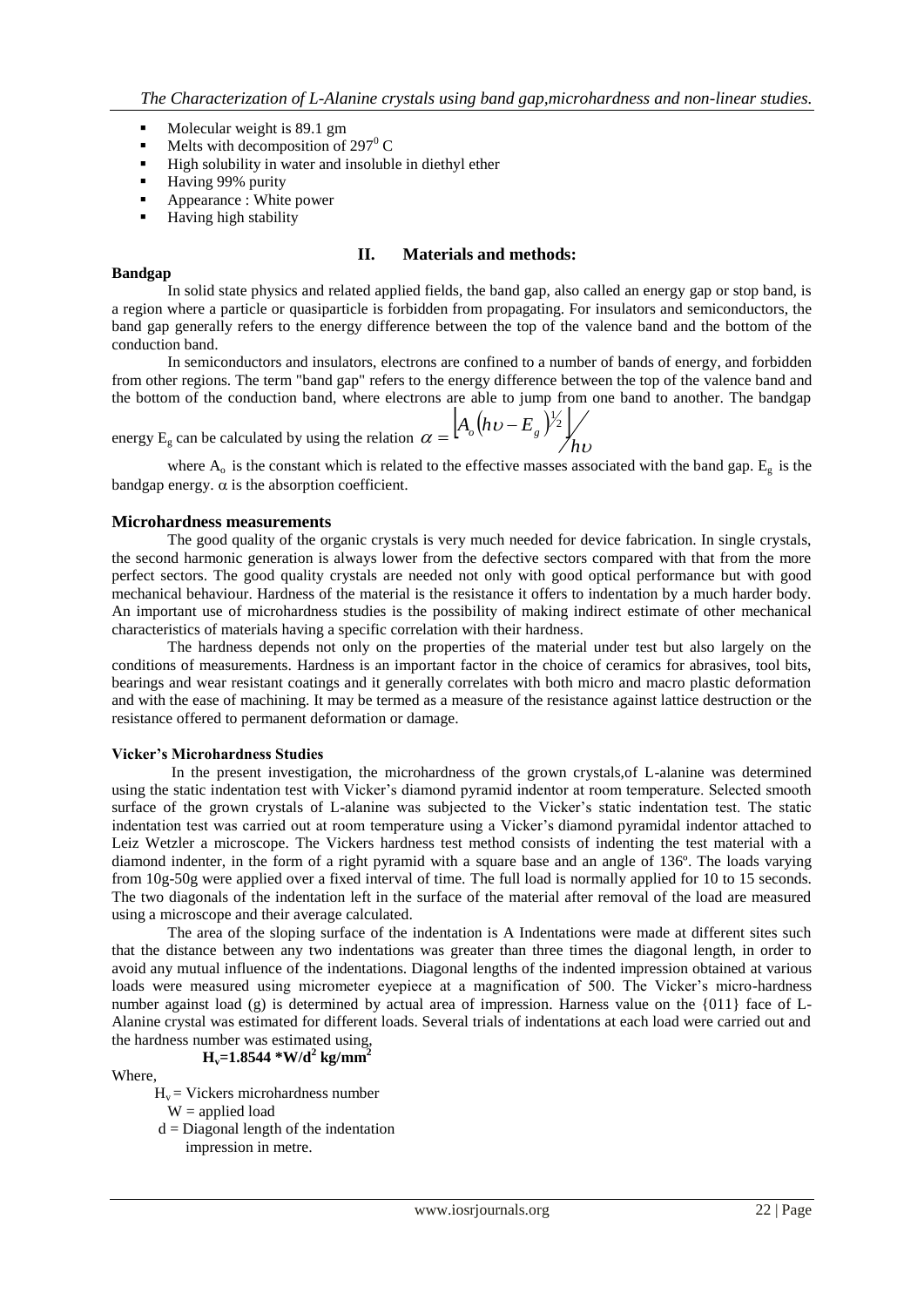# **Bandgap energy**

The bandgap energy were calculated from the UV transmittance graph by taking hv values in x axis and  $(\alpha h v)^2$  for the above crystals. The bandgap energy for pure L-Alanine, HCl, KCl, and KDP mixed L-Alanine was calculated from the graph. The bandgap graphs for L-Alanine family crystals are shown in Fig.1,2,3and4.



**Fig(4.13) Bandgap Calculation Of KDP Mixed L-Alanine crystal**

**hv(eV)**

# **Vicker's Hardness studies:**

The Vicker's hardness test was carried out for pure L-Alaline and KCl mixed L-Alanine crystals and the hardness number  $(H_v)$  is determined at room temperature for the above crystals are listed in the Tables 2,3.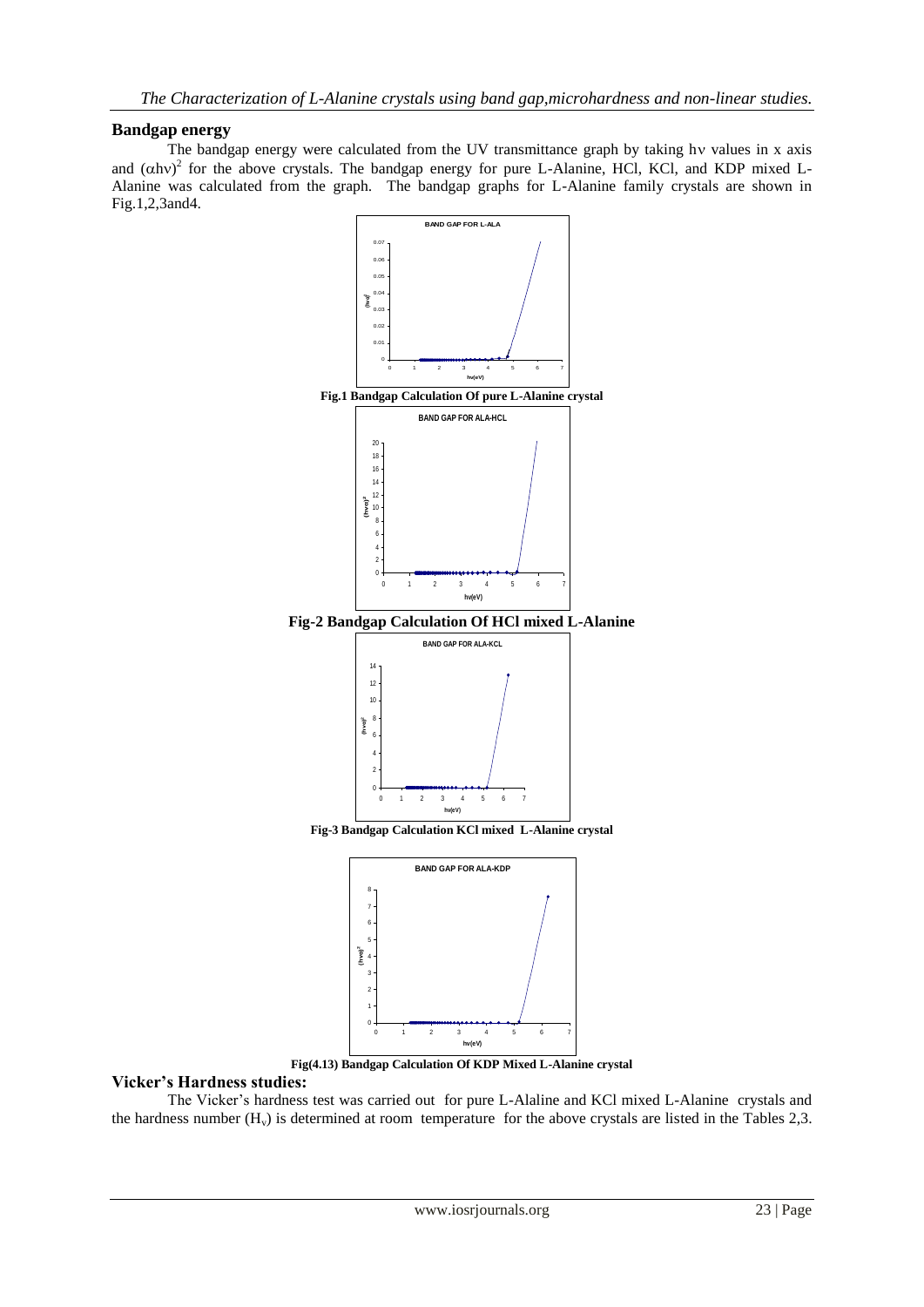| Load(gm) | <b>Hardness</b><br>Number $(H_V)$ |
|----------|-----------------------------------|
| 25       | 45.7                              |
| 50       | 60.5                              |
| 100      | 63.9                              |
| 200      | 71.6                              |
| 300      | 64.0                              |

|  |  | Table-2 Hardness number for pure L-Alanine crystal |  |
|--|--|----------------------------------------------------|--|
|  |  |                                                    |  |

## **Table-3 Hardness number for KCl mixed L-Alanine crystal**

| Load(gm) | Hardness Number $(H_v)$ |
|----------|-------------------------|
|          | 6.04                    |
|          |                         |
| 00       | 15.5                    |
|          |                         |

Graphs were drawn between the hardness number  $H<sub>v</sub>$  and the load P for the above crystals and are listed in Fig.5,6.



**Fig -5 Hardness curve for L-Alanine crystals**



**Fig-6 Hardness curve for KCl mixed L-Alanine crystals**

#### **III. Result and discussion:**

#### **Bandgap energy studies**

From the band gap the corresponding band gap energies of the pure L-Alanine HCl, KCl and KDP mixed L-Alanine were 4.99eV, 5.176eV, 5.184eV, 5.201eV, respectively. Which sows that by the addition of HCl, KCl, KDP increases the band gap.

## **Hardness studies**

Loads of 25, 50, 100, 200, 300g were used for micro hardness studies.. The Hardness number is measured using Hv=1.8544 P/d2 (kg/mm<sup>2</sup>). The above tables and figures show the relation between the hardness number and load. The hardness of L-Alanine family crystal was increases with increase of load. If we again increasing the load the start to decreasing. At lower loads hardness is relatively low and it increases for higher loads and remain constant up to 300g. Above 300g load, significant cracking occurs due to the release of internal stress generated locally by indentation. The bond energy of the crystal is believed to cause the higher hardness values at lower loads.